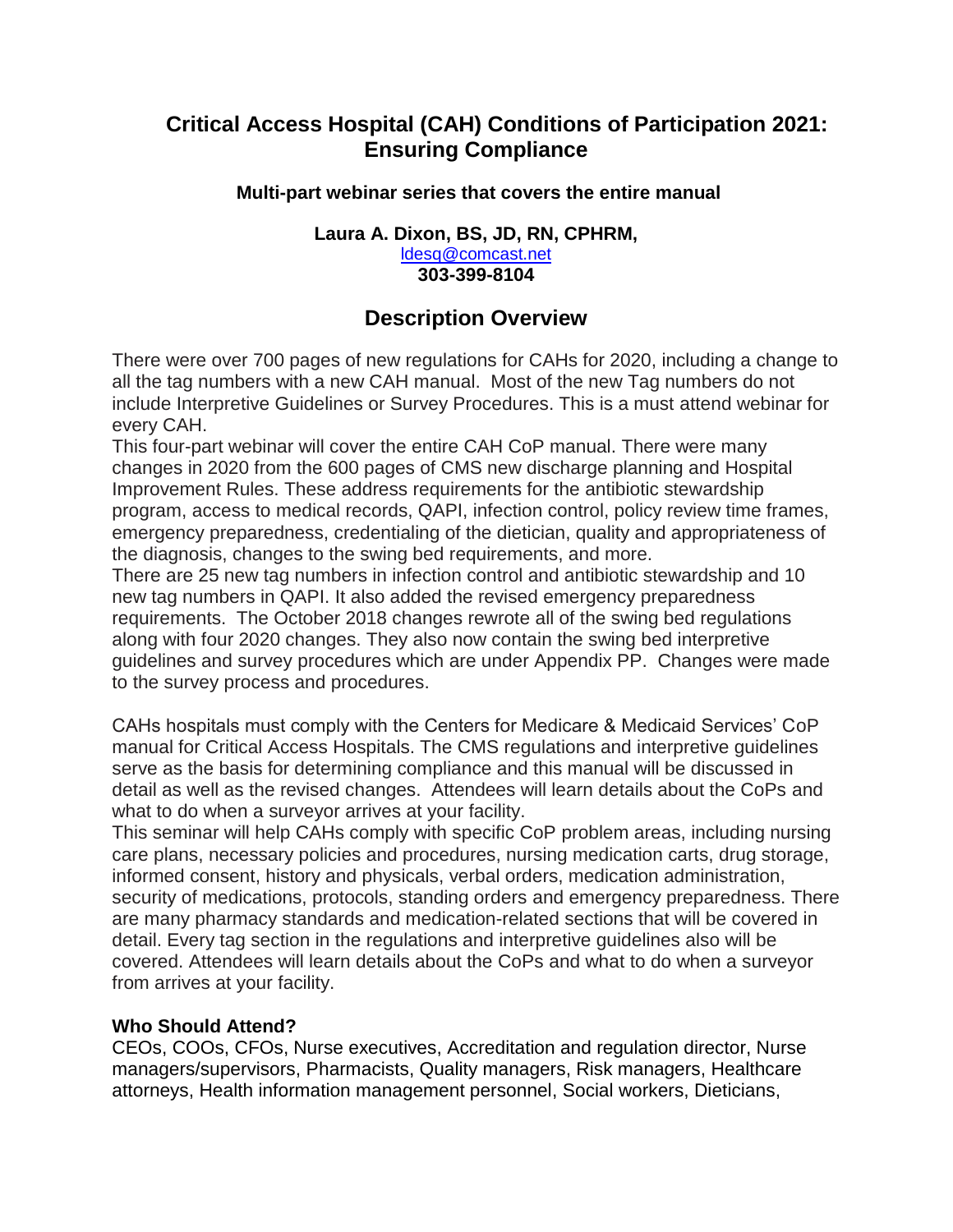Nurses, Nurse educators, Patient safety officer, Infection preventionist, Radiology director, Laboratory director, Emergency department directors, Outpatient director, Medication team, Ethicist, Director of Rehab (OT, PT, speech pathology, and audiology), OR supervisor, OR staff, CRNA/anesthesia providers, Dietician, Radiology staff, Infection control committee members, Pharmacists, Compliance officers.

## **Continuing Education**

The Kentucky Hospital Research and Education Foundation is an approved Kentucky Board of Nursing continuing education provider. This offering number 5-0023-12-21-195 is approved for 2.0 contact hour(s). Participants must attend the entire session, complete the post-session evaluation, and provide nursing license number in order to receive contact hour and be awarded a certificate. No partial credit will be given. The Kentucky Board of Nursing Approval does not constitute endorsement of program content.

**Part Two of Four –** Physical Plan & Environment, Emergency Preparedness, Governing Board, Pharmacy and Dietary

**Objectives -** At the conclusion of part two, participants should be able to:

- Explain the responsibilities of the pharmacists that include developing, supervising, and coordinating activities of the pharmacy.
- Describe the requirements for CAH to monitor and inspect to ensure that outdated drugs are not available for patient use.
- Recall the requirements for security and storage of medications, medication carts and anesthesia carts,
- Discuss the requirement to have a list of do not use abbreviations and a review of sound alike/look alike drugs.

# **Physical Plant and Environment**

- Disposal of trash
- Storage of drugs
- Physical environment
- Construction and equipment
- Maintenance
- **Emergency Procedures-moved to new appendix Z**
- Life Safety from Fire
- LSC waivers
- Fire inspections
- Board section
- Staffing
- Physician responsibilities
- Physician supervision
- Transfer of patient
- Patient admissions
- Patient care policies